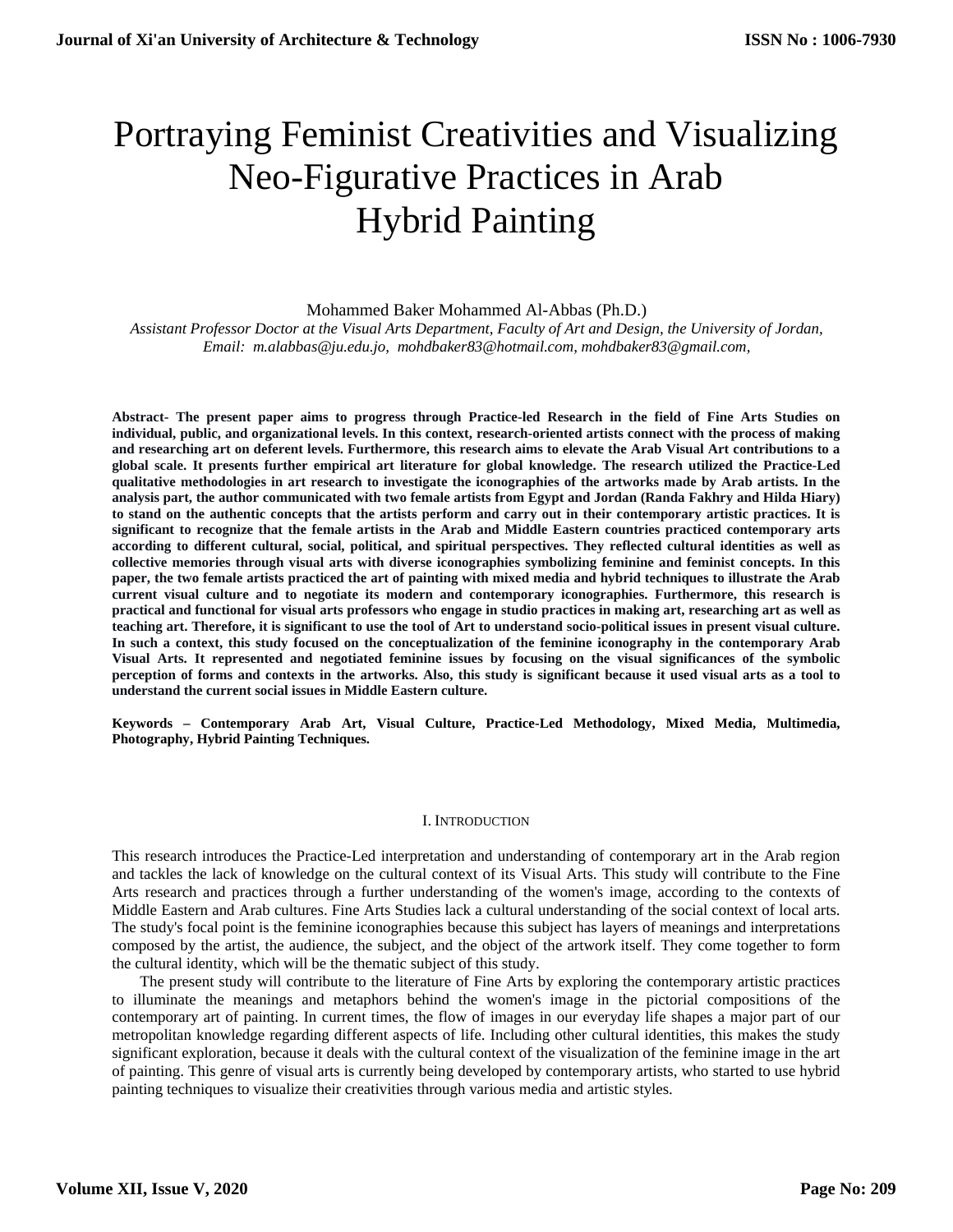The Arab culture is surrounded by the cultures of Africa, Asia, and Europe, a fact that sets the artist in the focal point of spontaneous cultural interactions. These interactions build layers of meanings and interpretations in the visual art field of the Middle East, giving many perspectives for iconographical and iconological analysis, where we can find many case studies that need more research, toward more investigation to reveal its features for the global audience. For that reason, this study will deal with the feminist/feminine iconographies as a global issue in certain places and temporalities according to social, cultural and political contexts.

This study will fill the gap between the Arab artist and the global audience. Since the national cultures are becoming part of the global heritage of the world, into which the artist started to find out links between her/his art and the global audience. Therefore, we need to provide more cross-cultural analysis for the Middle Eastern arts, to establish a relationship between the literature of the Middle Eastern or Arab art, and the literature of global art. In this context, the visual arts have been a contact point of the cultural exchange; we recognize contemporary artist's experimentations on visual cultures, as raw resources for their arts. And to illustrate this concept, an interesting metaphor was given by Felix Broadbeck (2002) to describe the fusion of cultures. This metaphor is "melting pot or tossed salad" some writers use the term "salad bowl" instead of the tossed salad, however, they use it to illustrate the blend of cultures, to characterize the cultural features that compose some artwork, so we can tell that this artwork is designed out of mixed motives from different cultures.

This paper explores the artworks that composed the feminist/feminine iconographies, to advocate cultural manifestations through their artistic experience, to analyze the symbolism behind this image, and how the artists in the Middle East and Arab countries represented their culture using the feminine icon. This mosaic of different symbols delivers messages to the viewers, but we need to find a way to analyze the metaphors and meanings of this mosaic. The mosaic of women's identity in the Middle Eastern and the Arab cultures is composed of different layers of cultural meanings. Moreover, the present paper investigates the visual arts by analyzing the woman's image according to its cultural context. This cultural context is an assemblage of many layers. As Rasha Allam (2008) makes an argument on the female perception in Arab media, which influences the visual arts in the Middle East, and says that the Arab media portrayed a negative image of women, based on bias representations of traditions and social background. The media professor proceeds to describe this negative stereotyping of the woman's image in the Arab media. Saying that "the usage of women's bodies as sexual commodities or a vehicle of sexual arousal was found to be the main negative image used in the Arab media, followed by an image of women who are in some way immortal (Allam, 2008, p. 3)". However, we can see this phenomenon in visual arts between the negative and positive representations.

This discussion manifests through the collective perception of the women's image, as well as the real meaning of this image. In the context of analyzing the underlying symbolic level of such an image, the approach critiques the stereotypical conceptions of feminine iconographies in Middle Eastern visual arts according to aesthetic constructions. The dialectic critique, in this regard, depends on the concept of perception versus reality. Perception is the way of understanding visuals, and interpreting them into particular systems of knowledge, constructing forms, contents, and subjects (Ocvirk et al., 2013). All these components drive a subjective analysis of the artwork. On the other hand, reality stands for the present meaning of the object represented in the artwork, therefore reality leads to an objective interpretation.

Discussing the subjectivity and objectivity in visual arts, [Eleni Gemtou \(2010\)](#page-11-0) in his article under the title "Subjectivity in Art History and Art Criticism" presents his investigation on the subjective factor in the analysis and interpretation of works of art. Giving examples regarding certain writers in the visual arts field, on the practical aspects of their methodologies; towards Fine Arts studies, like Aby Warburg (1866 –1929), Heinrich Wölfflin (1864 –1945) and Erwin Panofsky (1892 –1968), Trying to make an analogy out of their methodologies. Throughout his study, [Gemtou \(2010\)](#page-11-0) stated that interpretation and analysis are the milestones of any text written on certain artistic phenomena. In the same time, he described such text to have a subjective character, because of the inspirational value of the artistic text, thin he says that Fine Arts studies still have the approach of looking after principles to make the Visual Arts' text more objective, limiting the influence of subjectivity as much as possible. After that, [Gemtou \(2010\)](#page-11-0) used the term "the aesthetic linguistic evaluation" which is used by writers in the contemporary visual art fields, to describe the artistic phenomena, representing in their texts the true relation between the audience and the artwork and finally the artist.

The feminist iconographies appeared in contemporary artistic practices. This appearance increased in the latest years to express social concepts on different levels through cultural themes like gender, personal identity, and nostalgia. Furthermore, artists confront social impacts that create major influences on visual cultures. The current visual culture is getting involved in the social context, taking inspirations from social dynamics over different levels of socio-political factors; therefore the social context is a rich area for contemporary visual arts as long as it represents the Middle Eastern and Arab identity.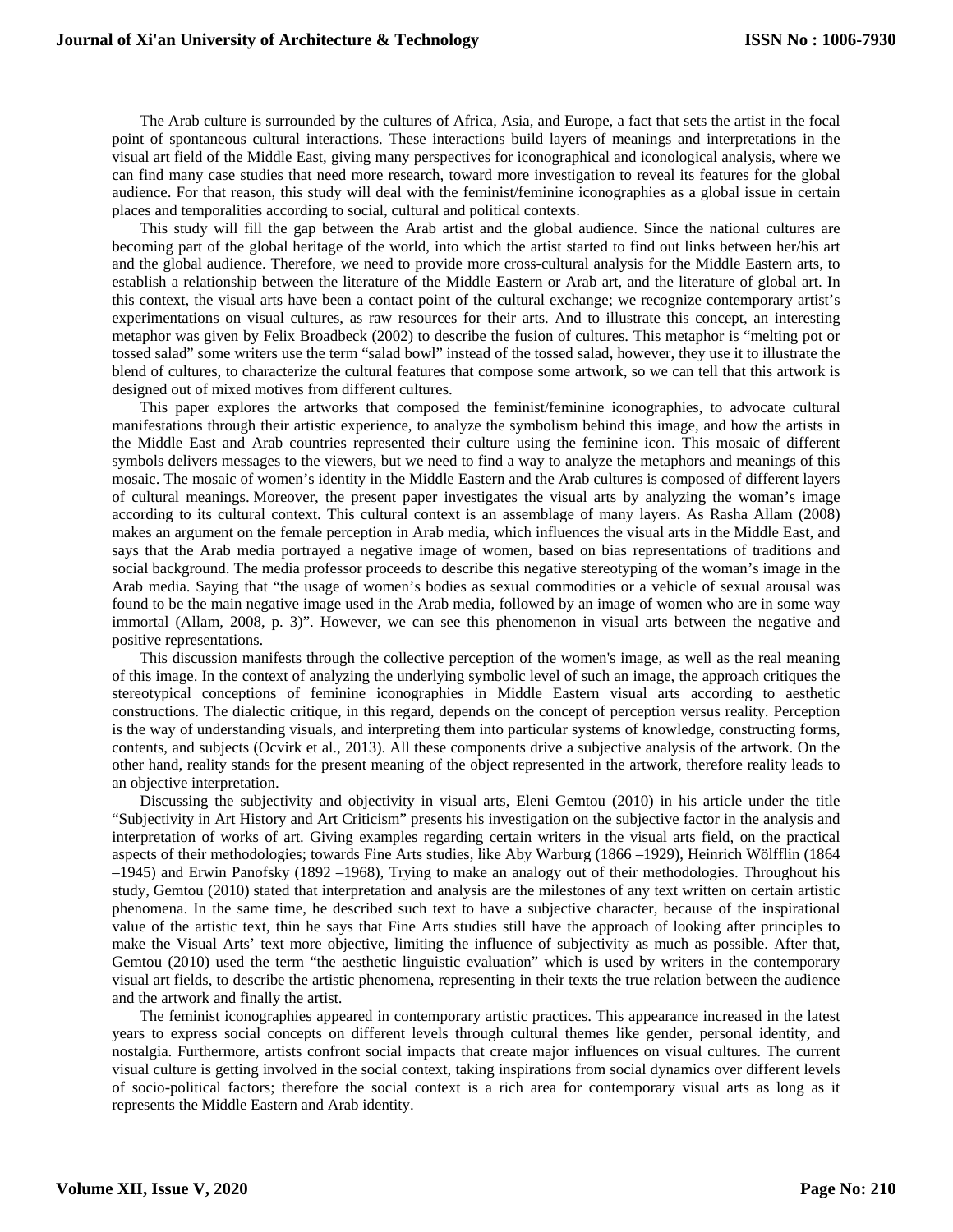The contemporary artist in the 21st century looks for new ways to approach the public, during an era of more responsive viewers than before. Consequently, such an artist tries to explore new motives using unconventional media, to enrich the present human creativity; taking place in the contemporary art scene. This is why he or she has to understand the characters of the global art audience, acting to be an avant-garde artist toward the international community. This concern of the artist in the 21st century is the next period of the postmodern fine arts. The Middle Eastern artist belongs to a diverse culture, because of the coexistent groups of different religions and beliefs, and because of the interaction between the Mediterranean culture, Red Sea culture, African and Asian cultures.

### *1.1 The Limitations of the Present Visual Study-*

The artworks are the units of the visual analysis in this study. The artworks which are addressed in this paper deliver socio cultural messages in the art of painting, and represent hybrid visualizations from the local cultures that embrace the artists' visual environment. This investigation focused on the artworks made by two female artists who practice hybrid painting techniques and visual arts activities on local and global scales.

|  |  |  | Table 1. Details of the Artworks |  |
|--|--|--|----------------------------------|--|
|  |  |  |                                  |  |

| Artist's Name   | The Country | The Artwork's Title                                                    |
|-----------------|-------------|------------------------------------------------------------------------|
| 1. Randa Fakhry | Egypt       | Djehuty, the God of Wisdom Manifests in two<br>Images, Baboon and Ibis |
| 2. Randa Fakhry | Egypt       | Djehuty, the God of Wisdom Manifests in two<br>Images, Baboon and Ibis |
| 3. Hilda Hiary  | Jordan      | The People                                                             |
| 4. Hilda Hiarv  | Jordan      | Um Kalthoum                                                            |

## *1.2 The Significance of the Present Visual Study-*

Due to the lack of practice-led research on visual arts in Jordan, Egypt, and the Arab countries, the visual analysis and methodology of this study can be advantageous for the development of visual art research in the Arab region and the Middle East. Fine Arts Studies are closely related to contemporary art practices; therefore, further research is needed on contemporary Middle Eastern and Arab arts to bridge the gap of visual communication and understanding between local and global societies. The cultural aesthetics in visual arts present values and institute deeper connections among the narratives of visual and cultural creativities.

This study is questioning the themes and the iconographies, which were visualized by the addressed artists. Therefore, this visual investigation addresses the technical methods through which the artworks reflect the cultural visualizations of the feminine image within the theme of the artwork itself. In addition to the technical levels, this study is significant because it stands on the personal narratives and reflections represented in the artworks. In this context, the artworks assembled a meaningful connection within the philosophy of the hybrid painting as a technique and the individual impressions of contemporary visual artists. This visual investigation adds a vital visual methodology, through which the feminine dynamics manifest comprehensive definitions into global levels of human artistic knowledge.

The idea of this paper is significant because it examines the authenticity of female artists through a situation that extracts the dynamics of their artistic practices. This takes into consideration the visual dynamics of their artistic responses to the aesthetics of the Arab visual culture. Consequently, this study examines the methods of visualizing the representations that propose cultural implications, portraying fashion and jewelry elements or accessories that women bear in domestic and public spaces that visualize the association within the secret, public, and intimate personality.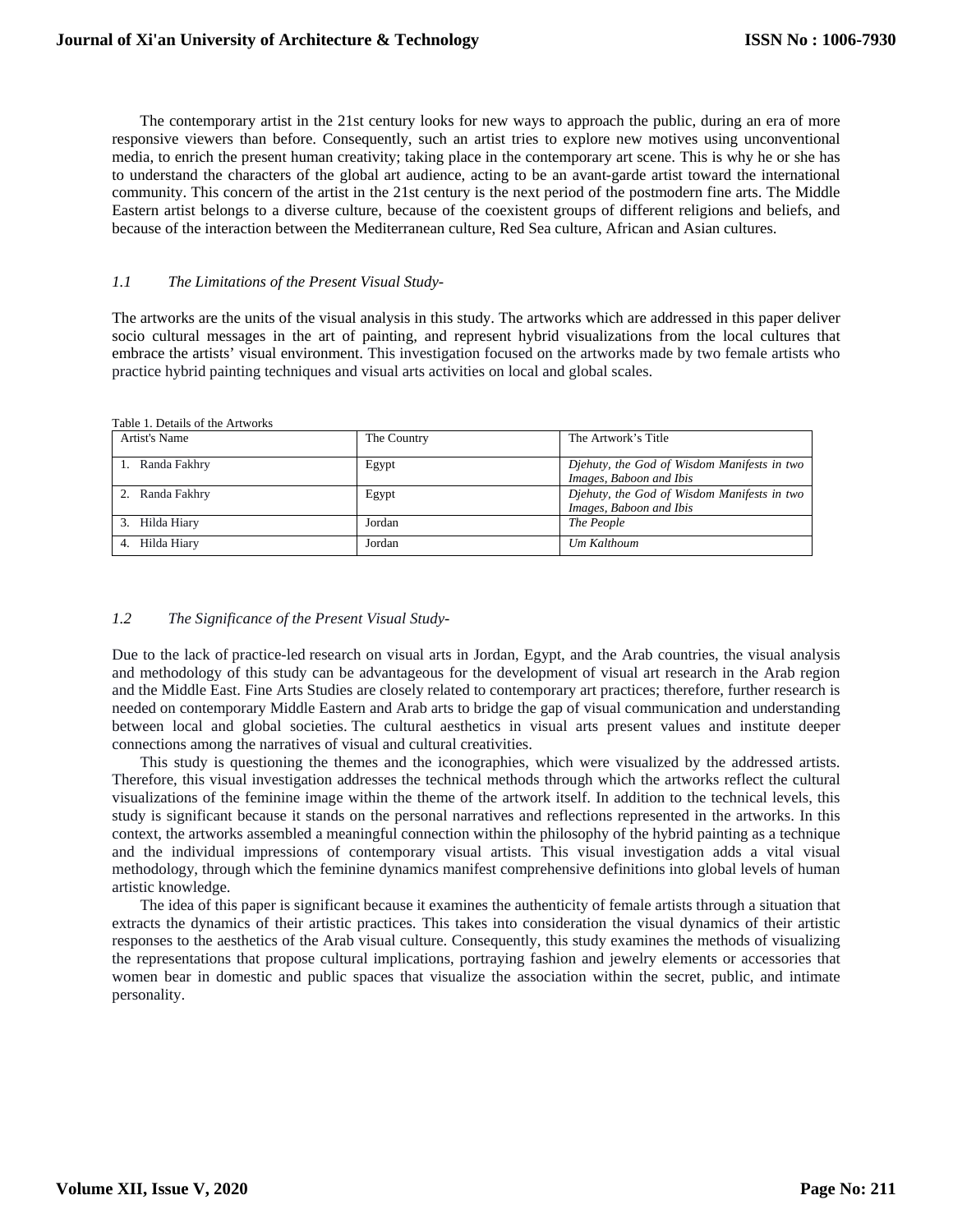## II. METHODOLOGY AND VISUAL FRAMEWORK

In contemporary art research, methodologies are fundamental machines built to maneuver into the subjectivity of arts and the objectivity of knowledge. Researchers build qualitative tools from interdisciplinary practices to create reliable methodologies to investigate the diversities of the artworks, audiences, and artists (Mitchell, 2002; Preziosi, 2009; Purgar, 2017; Savin-Badin and Wimpenny, 2014). Art research inducts creativity while investigating social and political issues that influence the present state of affairs of the existing visual culture:

artist-researchers use strategies and methods borrowed from the qualitative tradition through reflective practice, action research, grounded theory, and participant observation, it is evident that researchers have also sought to refine research strategies drawn from long-stranding working methods and practices from the creative disciplines (Savin-Badin and Wimpenny, 2014, p. 23).

In the context of rendering the artwork into the visual/social paradigm, this study transformed the artworks into practice-led research. Therefore, the study used the integration of Iconography and qualitative visual analysis to make iconography more suitable for practice-led research. Since iconography was used in the first place for literary theory and Art history intercourses focusing on textual citations of historical books to interpret visual arts (Mitchell, 2002). It constructed a link between the artwork's representation and textual sources that discuss history, visual culture, social constructions, and symbolism. The qualitative visual analysis will code the practical contribution of the artist as a life processor of the historical, political, and social texts. Furthermore, it will relate the practice of composing the elements of the artwork to the historical and sociopolitical narratives (Savin-Badin and Wimpenny, 2014).

The components of methodology in this study are the artwork as the unit of analysis, the Iconography as the system, and the qualitative visual analysis as a tool assigned to transform this study from the theoretical frameworks into practice-led research (Rose, 2001). Qualitative research has a critical sensitivity where the association between visual analysis and iconography will integrate three layers of investigation. The introduction of each artwork's critique will employ the analysis to code the common visuals, through which the study defines the visual elements. This approach merges into the iconographical framework to unfold the symbolic meanings that refer to social and visual culture. The final layer will deliver the artwork into iconological interpretation, rendering cultural, social, visual, and political manifestations throughout the artwork along with the concept of social constructions of reality. The conclusion of each critique will reflect the current practices of each artist in recreating sociopolitical issues in their artworks.

In the context of exploring the practice-oriented research from conceptual perspectives, the author reviewed a number of studies on the concept of feminine iconographies in the western visual arts while noticing limited research done to explore this concept in the Middle Eastern or Arab visual arts, where the influence of the Middle Eastern and Arab societies produced a generic role in the artistic experience. The association of woman image with the social environment of cultural dynamics, gender differences and social identity incorporates common studies of woman role in society. In this context, the present study performed a parallel analysis of the image of Arab women represented by artists from parallel cultural spheres according to social and modernist aesthetics.

We can see this feminine image in the museums where the different cultures of the world are represented under one roof, to educate people about other cultures. Derrida described the museum as a network of wending paths where it is difficult to find the way without help. On the other hand, Preziotsi (2009) presents his statement that museums and visual arts were essential for the construction of the modern world; meaning that European modernity makes the world into an exhibition, supporting his statement by Heidegger's expression "the age of the world picture". This brings into consideration what Heidegger called "dis-position" a term that was *"compatible with an ethical view of the individual as itself represented in and as his or her works and deeds as if an individual could be separated into 'material and immaterial' portions (bodies and souls)"* (Preziosi.2009, p.403). A term in such a context stimulates the mind with different questions about the culture, lifestyle, national identity, and gender. The arrangements of museum showrooms connect the audience with various cultures from the world. An approach which was associated half millennium ago with the western colonial history (Preziotsi, 2009). Meanwhile, we can see this interaction in the contemporary visual arts of the Middle East with political and social events leading to a sort of contemporary globalized age, where kitsch and provocative art are getting to the public as a real representation of some culture promoting a stereotypical image about certain people.

There were many forms of interactions between different cultures, while such an interaction was a resourceful subject matter for art historians and critics to practice studies in the fields of visual culture as well as postcolonial theory, orientalism, art sociology, and different contextual theories in the discipline of art history. However, there must be a competent ethical code to support the moral aspect of cultural study, promoting the value of cultural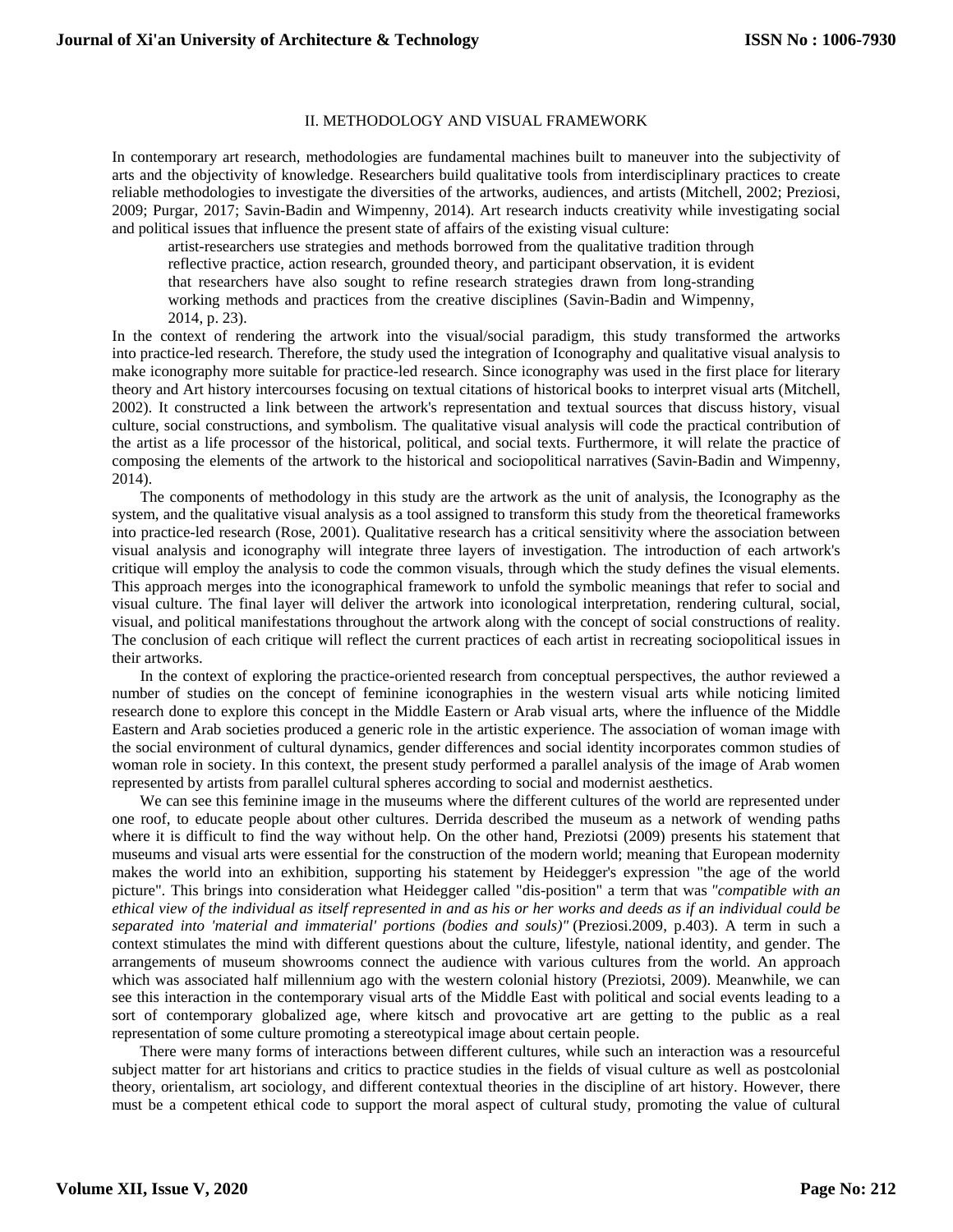respect in the contemporary literature of globalization. The image of a woman in contemporary art has many accounts, according to the formal motives that were used in the composition of the artwork. Furthermore, such an image has a story and associated meanings behind the visual properties of the artwork. This system of meaning gives continuous codes about time and place, in addition to cultural codes that were represented in the artist's visual and pictorial style.



Figure 1. This illustration represents the process of the visual analysis in this paper to identify the authentic artistic practice through visual methodology*.* In this paper, four main concepts intersect together, the circle of the artwork on the left, and on the right the circle of the visual culture, the circle of the visual analysis as well as the circle of the social significances or social meanings. Methodology links them together to make this investigation reasonable and interconnected with the contemporary artistic practice (the artwork) passing through practice-led activities to deeper iconographic analysis. The iconography will be reflective and interconnected with the social constructions as well as visual culture.

#### III. RENDERING THE ARTWORK INTO THE SOCIO-VISUAL

In this paper, the artworks transform into practice-led research, where the social context and the artwork's content analyze the message of the artwork itself. Accumulating new investigations on the practical makings of the artworks where the artists articulated their narratives and re-creations of modernity into feminist iconographies. The methodology refers to the visual culture to render the artwork, unlike the traditional iconography, which refers to the texts and language citations to interpret the artwork. In the present study, iconography turns the artwork into the visual analysis, which codes images and interprets them. In other words, it renders the artwork into visual language rather than textual intercourse that discusses un-visual and image-less significances.

Traditional iconography isolated the artistic practice from the real social phenomenological intercourse because it focused on the finished artwork and rendered it through texts. The qualitative analysis bridges iconography with social constructions and makes it more understandable by practitioners and artists. The elements of methodology in this investigation are the artwork as the unit of analysis, the Iconography as the interpretational system and the qualitative visual analysis as a tool. This tool will code references from the complexes of social constructions and visual culture. This investigation depends on qualitative research because it is suitable for the subjective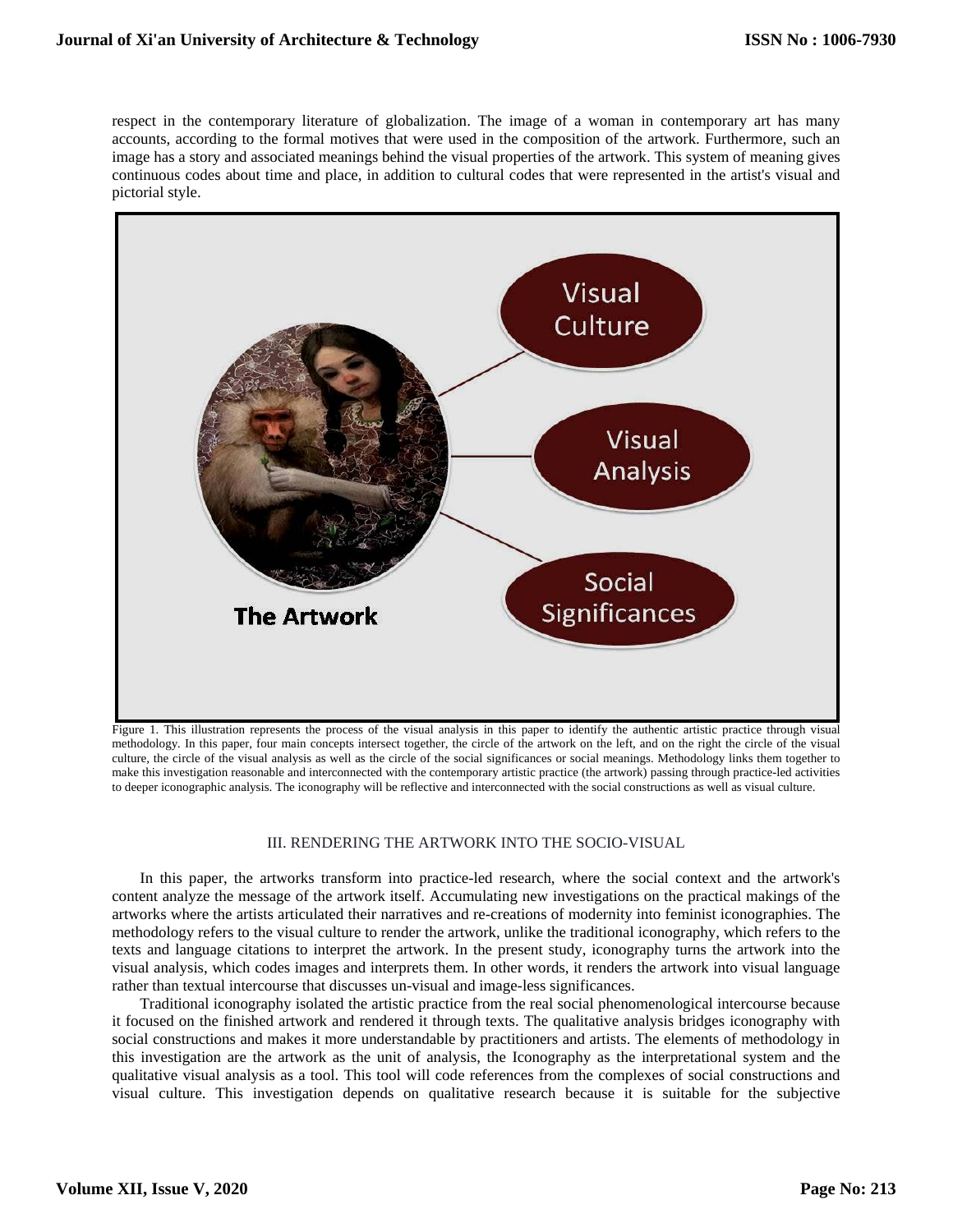investigation, and it is capable to give meanings for the research outcomes by rendering the visual phenomenon through sociopolitical perspectives to reflect -by the end- the authenticity of contemporary artistic practice.

The present paper will conceptualize the visual content and context of the artworks. The Iconology is capable of interpreting the social, political and cultural contexts of an artwork, which makes it a helpful framework for this study, as this theory will construct the process of interpretation according to the visual culture. It will provide a meaningful investigation of the artwork because it explains its form and content linking between these forms or visual contents within the artwork on one hand and with the extrinsic contexts outside the artwork on the other hand. On conceptualizing the visuality of the feminine image, D'Alleva discussed a common example from the western visual culture in the following statement:

"you might look at a small plastic object and identify it as a figure of women. Researching further, you might identify the women depicted as Barbie, and recognize this object as a type of doll widely circulated in the United States and beyond since the 1950s. at the third level, you might examine how Barbie dolls express certain ideas about women's roles in society and women's bodies"( D'Alleva, 2005, p.22).

This stage is all about finding out the knowledge systems of using all these visual forms together. It finds ways to represent and discuss the historical, conceptual, and material status of visual symbols in the artworks. Moreover, it takes account of viewing appropriate uses of contexts by the artists, to investigate how they reflected and visualized social reality in their images. The deeper stages of iconographic and practical qualitative analysis allow the research to integrate with the social theory of Searle. Social phenomena are not physical and not chemical. In particular, it is an answer to the question of why any social phenomenon would exist. [Searle \(1995\)](#page-11-1) asked, *"How does a mental reality, a world of consciousness, intentionality, and other mental phenomena, fit into a world consisting entirely of physical particles in fields of force?"* He argued that this sort of question was the reason behind the foundation of social sciences, saying that there are facts that are only facts by human agreement. People, things, and concepts exist because we believe in them that they exist.

The integration between the visual analysis and the concept of social construction is useful for this study because it gives background to the qualitative analysis for the artwork according to its social environment. It gives structure to the symbolic meanings driven by social activities. This methodological integration furnishes a visual order to evaluate the impact of social interactions on the changing meanings and symbolisms from one cultural situation to another. An arm movement in a painting could have different meaning according to the context of this movement, and the social meaning behind this movement. These meanings could indicate a personal act or collective act. In other words, according to [Searle \(1995\),](#page-11-1) there is meaning that people share which creates a certain context for an object. This is how is a social reality is constructed, Investigating the invisible structure of social reality, and justifying this existence by saying that social realities are created by humans for our social purposes, his phenomenological point of view describes and analyses the structures of social reality, especially when those social realities influence the human expression and turn out to be its context.

#### IV. THE VISUAL ANALYSIS:

The drives of Arab visual culture interact with the collective approaches of representing women's arts; those arts negotiate the contemporary practices of Arab women into the social significances. At the same time, visual arts in general, and in the illustrated artworks in particular, drive the artistic iconologies to represent the underlying feminine manifestations of Arab visual culture. In this visual context, woman artists explored Arab modernity and re-made its utopian reality as they autonomously examine socio-political connections. Such connections symbolize cultural individualities from visual perspectives; those individualities befall between the artistic process of exploration and the curatorial process of displaying visual artworks to the audience through exhibitions, biennales, or any public or interactive art events.

The aesthetic investigations of Arab artists maneuvered through the ambiguity of female identity within symbolic/visual appearances and disappearances. Furthermore, the manifest iconographies illustrated the existence of re-making records into the artwork while producing collective versus individual accounts from symbolic modernity to significant reality. Additionally, the artworks' frameworks became an analytic tool to re-evaluate creative issues within the structures of modernity. Arab female artists suggested paradoxical divergent acts between the artistic process of research, creating and practicing art to the process of explaining the artwork as a unit of analysis to the readers and art reviewers. In this context of exploration, the practice-led art research represented Arab feminine iconographies seeking the conceived subjects and objects while making is the performance of manifesting visual impressions and making them visible.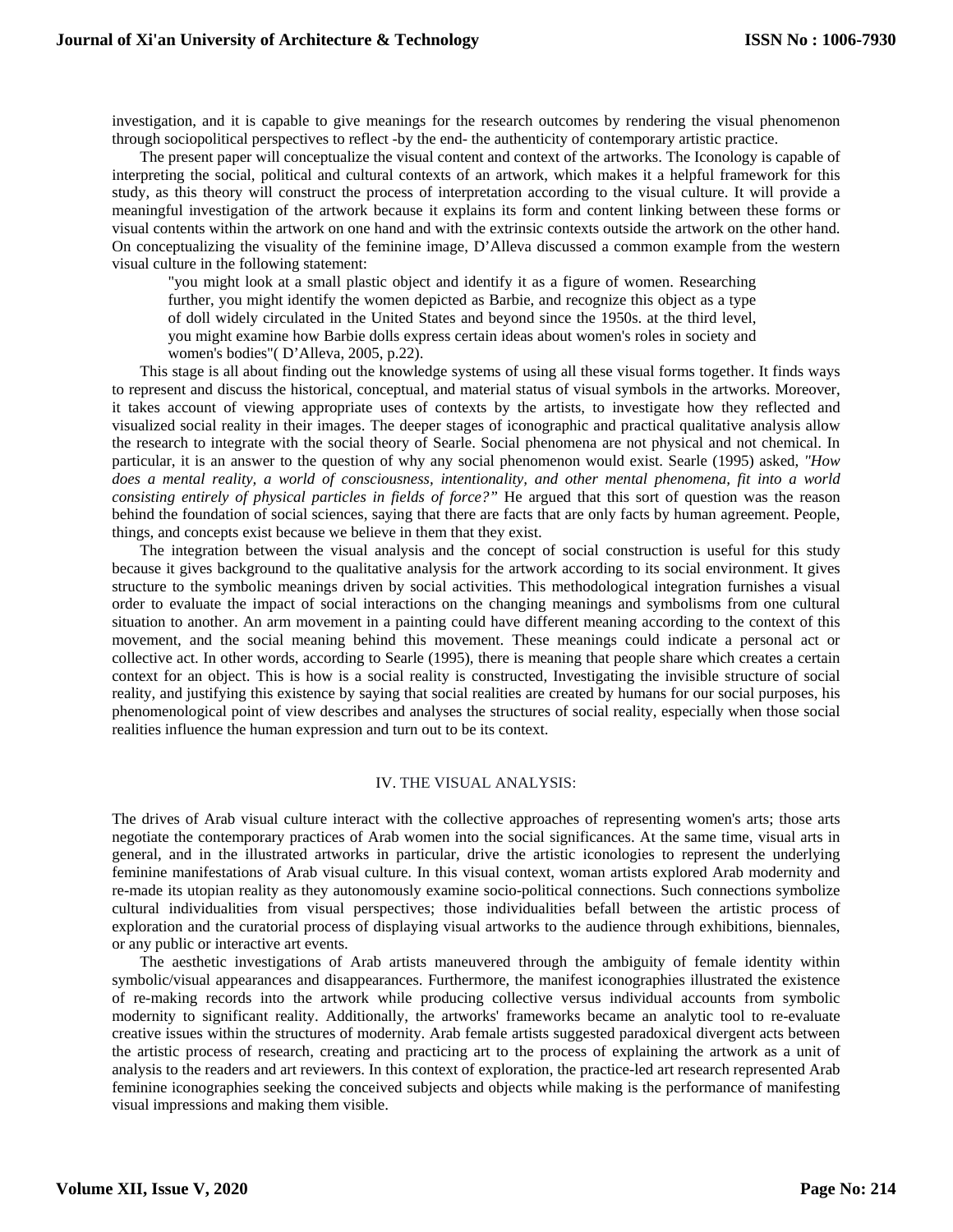

Figure 2. Randa Fakhry (2019), *Djehuty, the God of Wisdom Manifests in two Images, Baboon and Ibis*, oil on mixed media and decoupage on canvas 150 X 100 cm (Randa Fakhry, personal communication, March 2020).

Randa Fakhry in those two paintings (figure 2. and figure 3.) utilizes two-dimensional decorative patterns inserted and fixed on flat canvas to create the painting surface, on which she executed the composition of the painting. The artist through this technique used the oil colors to portray a female figure besides Djehuty, the god of wisdom that appears in the form of two images of mortal creatures, a Baboon, and an Ibis. Randa Fakhry, the artist who painted the present dual painting artwork explained the connection between those different visual elements that combined visual memories that symbolize iconographies from the ancient Egyptian civilization. The significance of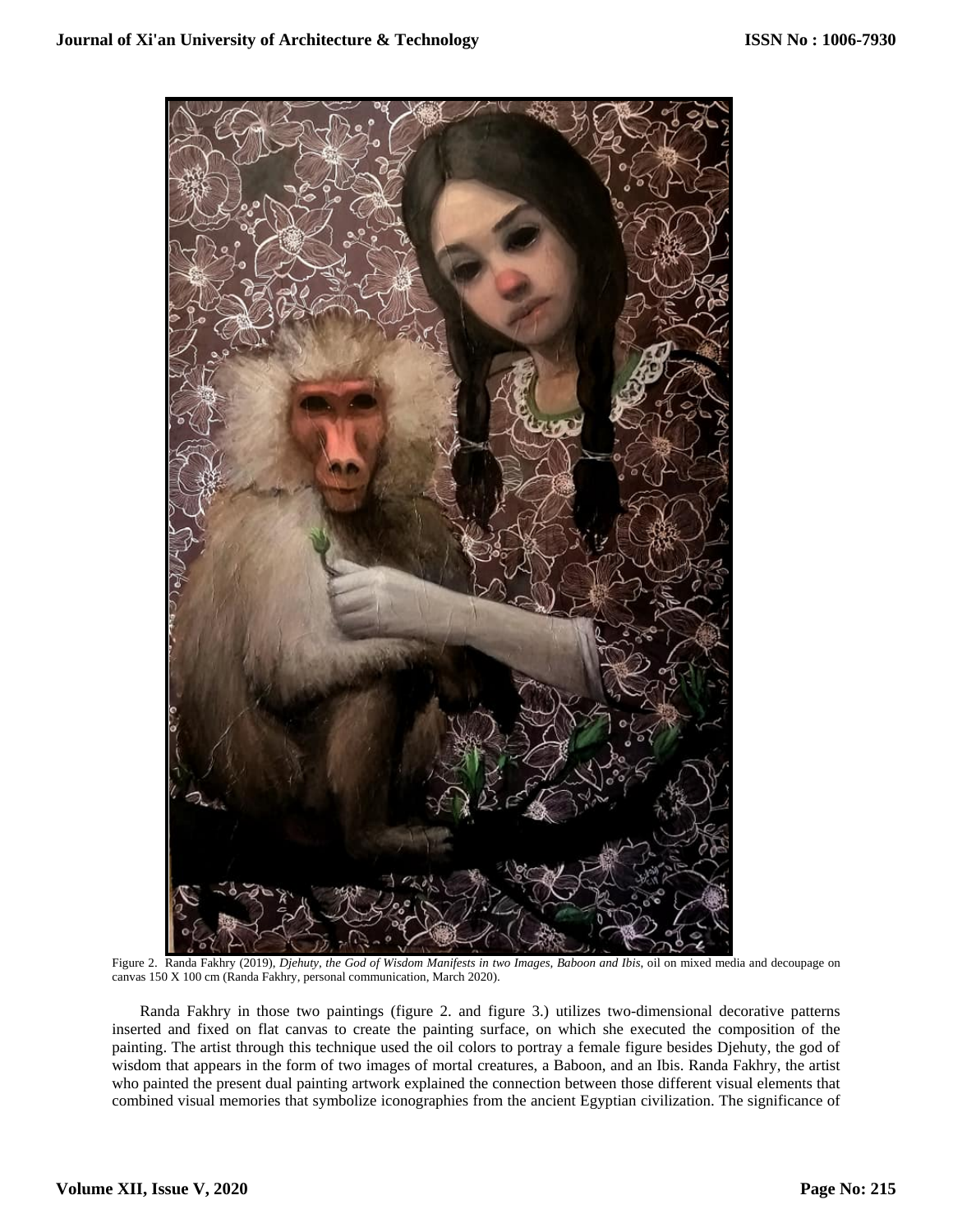such combination manifests through the impressive visual variety produced by Randa Fakhry to revive the aesthetics of ancient Egyptian iconographies and symbolism into contemporary dual painting artwork, which represents a utopian nostalgia of Arab feminist identity.



Figure 3. Randa Fakhry (2019), *Djehuty, the God of Wisdom Manifests in two Images, Baboon and Ibis*, oil on mixed media and decoupage on canvas 150 X 100 cm (Randa Fakhry, personal communication, March 2020).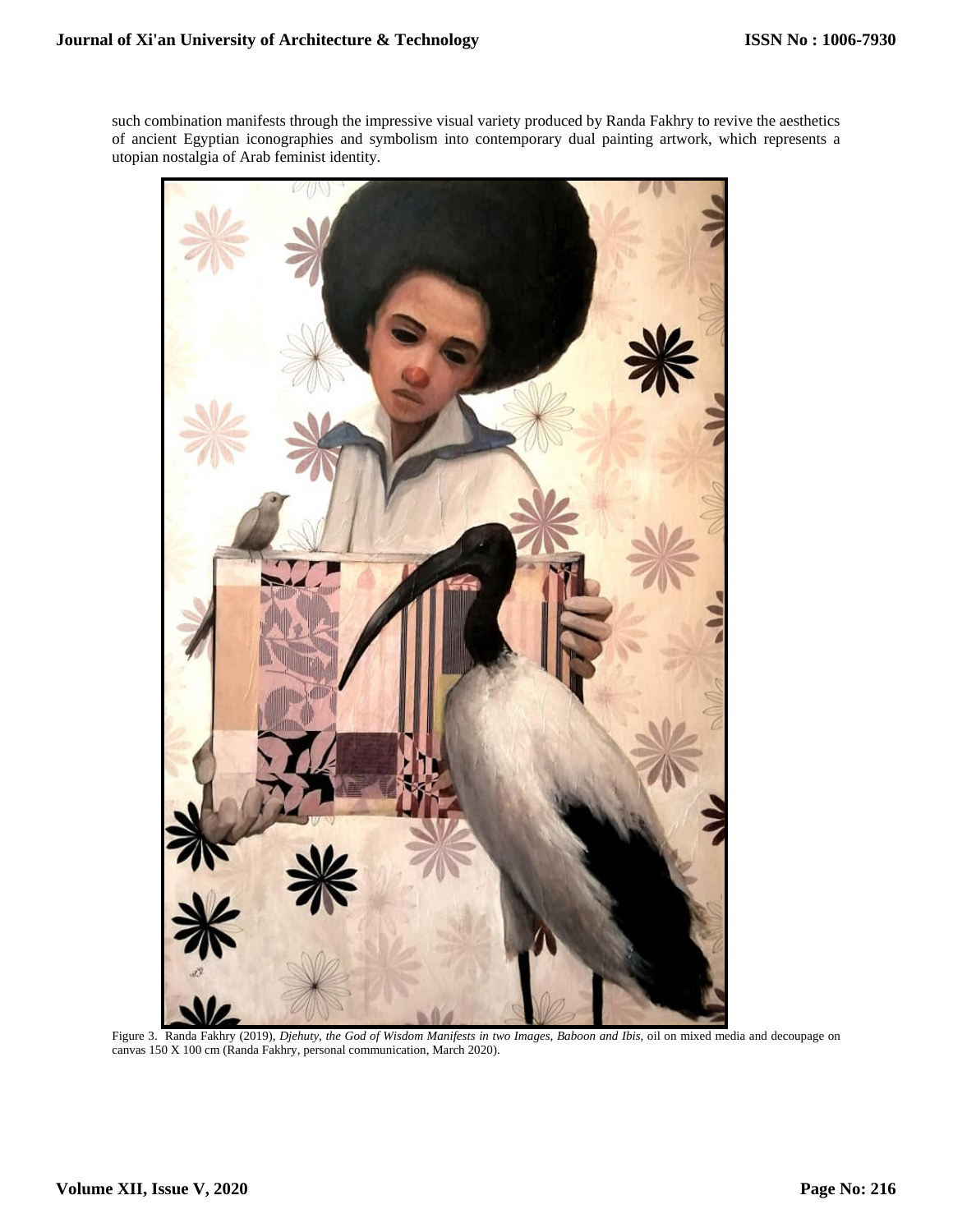Within the breathing space of this dual painting, Randa Fakhry combined the diversities of the feminine images that appeared in booth paintings, once with a Baboon and once with an Ibis, representing different narratives. In this visual context, the images of the Baboon and Ibis refer to one of the ancient Egyptian gods, which represents wisdom and secrecy. In the context of Randa Fakhry's artwork, the image of the Bambo resembles the same symbolism of the Ibis. This image is an iconic symbol from the ancient Egyptian visual culture, which symbolizes the wisdom and the power to unite the paradoxes. Randa Fakhry throughout her artistic practice stimulated the individuality of her pictorial compositions by assembling a combination that collected female resemblance from contemporary visual culture and ancient symbolisms from the classical Egyptian visual culture to associate textual and visual histories through social narratives. Furthermore**,** Randa Fakhry's dual painting depicted feminine narratives from a critical point of view; her artistic practice reformulated an equivalent modernist significance and represented the status of feminine narratives while articulating into the socio-cultural spaces.



Figure 4. Hilda Hiary (2012), *The People*, mixed media on canvas 150 X 150 cm (H. Hiary, personal communication, Dec 2019).

Hild Hiary in these paintings (Fig. 4 and Fig. 5) portrayed a standing woman wearing black glasses and oriental fashion as Um Kalthoum (1898-1975) holding a scarf and singing in one painting and holding still of being noiseless in the other painting. The artworks resemble an iconic woman from the Arab modernity, who lived in the postindependence era in Egypt and represented one of the significant modern cultures in the Middle East and the modern world. In the context of Egyptian modernism, the feminist Cairo manifested through different iconographies and visual symbols, which created an iconic visual culture of that time. Um Kalthoum is one of those iconic elements from the Egyptian modern visual culture. Hilda Hiary's painting connected the contemporary temporalities of our time with the deeply oriental temporalities of the Egyptian post-independence modernity. The artwork is crowded with one icon only, which indicates the significance of this female protagonist from Modern Egypt. All the sections of the pictorial compositions, in these paintings, are portraying one meaningful chapter of Egypt's Modernity.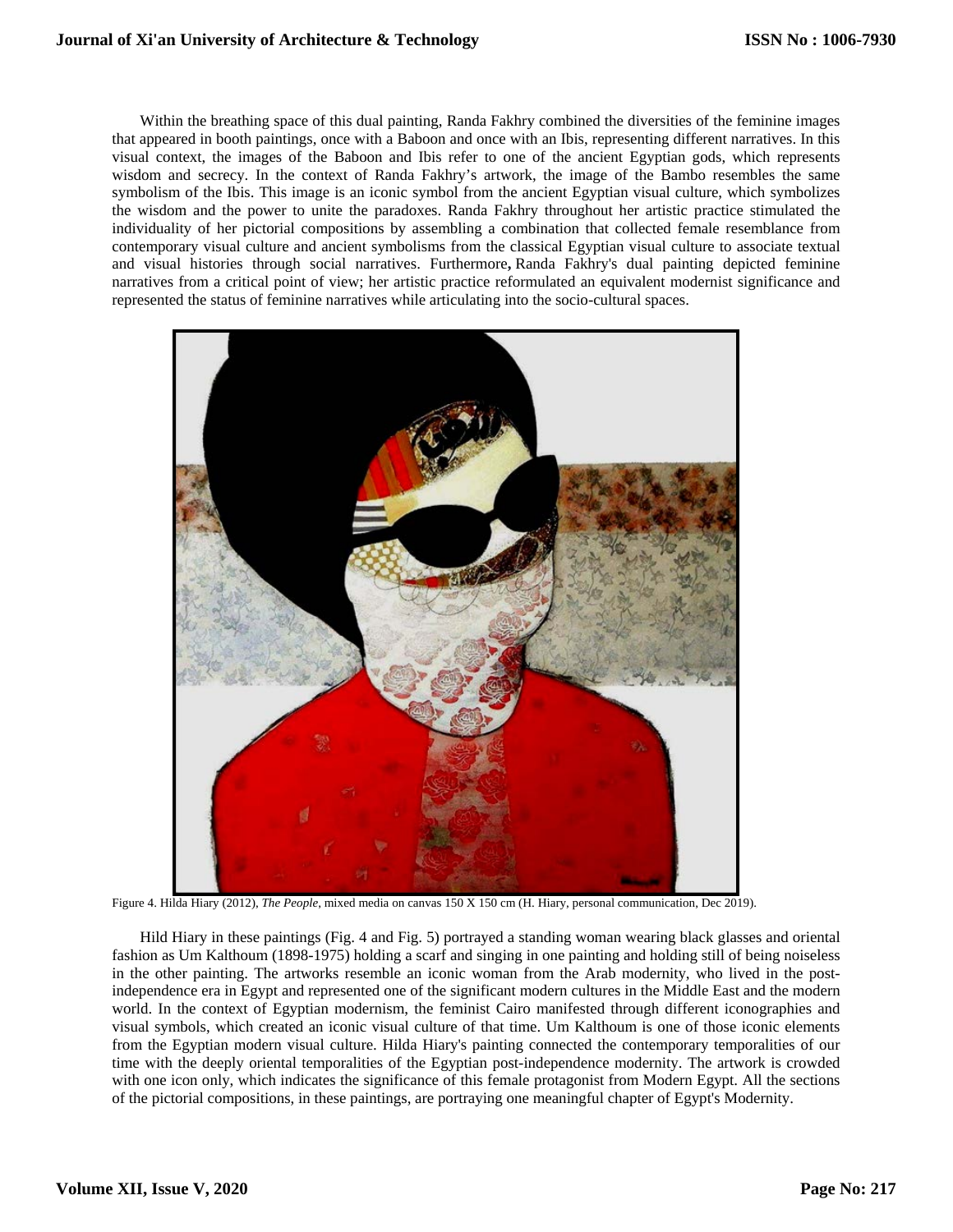## **Journal of Xi'an University of Architecture & Technology**

Hilda Al-Hiary reconstructs the narratives of modernist Cairo into her paintings and consequently produces a scene of a utopian impression. She constructed the artistic layers of the largest modern Arab city and the contemporary Arab culture by reproducing the icon of Um Kalthoum through paints, brushstrokes, and colorful ornamental patterns. Hilda Al-Hiary did not testify Cairo's post-independence modernity; however, she imagined this modernity through Um kalthoum's musical heritage. The marks of the iconic singer in her paintings portrayed characteristic narratives from Cairo's post-independence modern memories, which emerged significantly from the visual culture of that time. The modern visual culture in Egypt is characteristic phenomena that manifested in media, arts, and textual literature as well.



Figure 5. Hilda Hiary (2014), *Um Kalthoum*, mixed media on canvas 100 X 100 cm (H. Hiary, personal communication, Dec 2019).

Randa Fakhry and Hild Hiary lived most of their lives in Jordan and Egypt. Through the course of time, they inspired visual narratives in their artistic practices. The impression of feminist aesthetics from the modern and contemporary Arab arts appeared in different interventions within their hybrid painting compositions and techniques. In the artworks of Randa Fakhry and Hild Hiary, the symbols of Arab visual culture became visible, as a practice of artistic displacement from one country to another country or from one particular time temporality to another timeless temporality. The female artists reproduced different narratives into different art scenes. Departures and artistic constructions portrayed personal and collective identities within the cultural dualism of an Arab social context.

Throughout these connections of iconographic dualism, feminist Cairo and feminist Amman manifested through visual symbols in contemporary Arab arts. The feminine images that manifested through the present painting practices resembled modernist and contemporary narratives that appeared visually from various sections across the pictorial compositions of the artworks. Those artworks re-inspired the identities of artist's femininity into an artistic endeavor by constructing iconographies from the visual culture across different temporalities.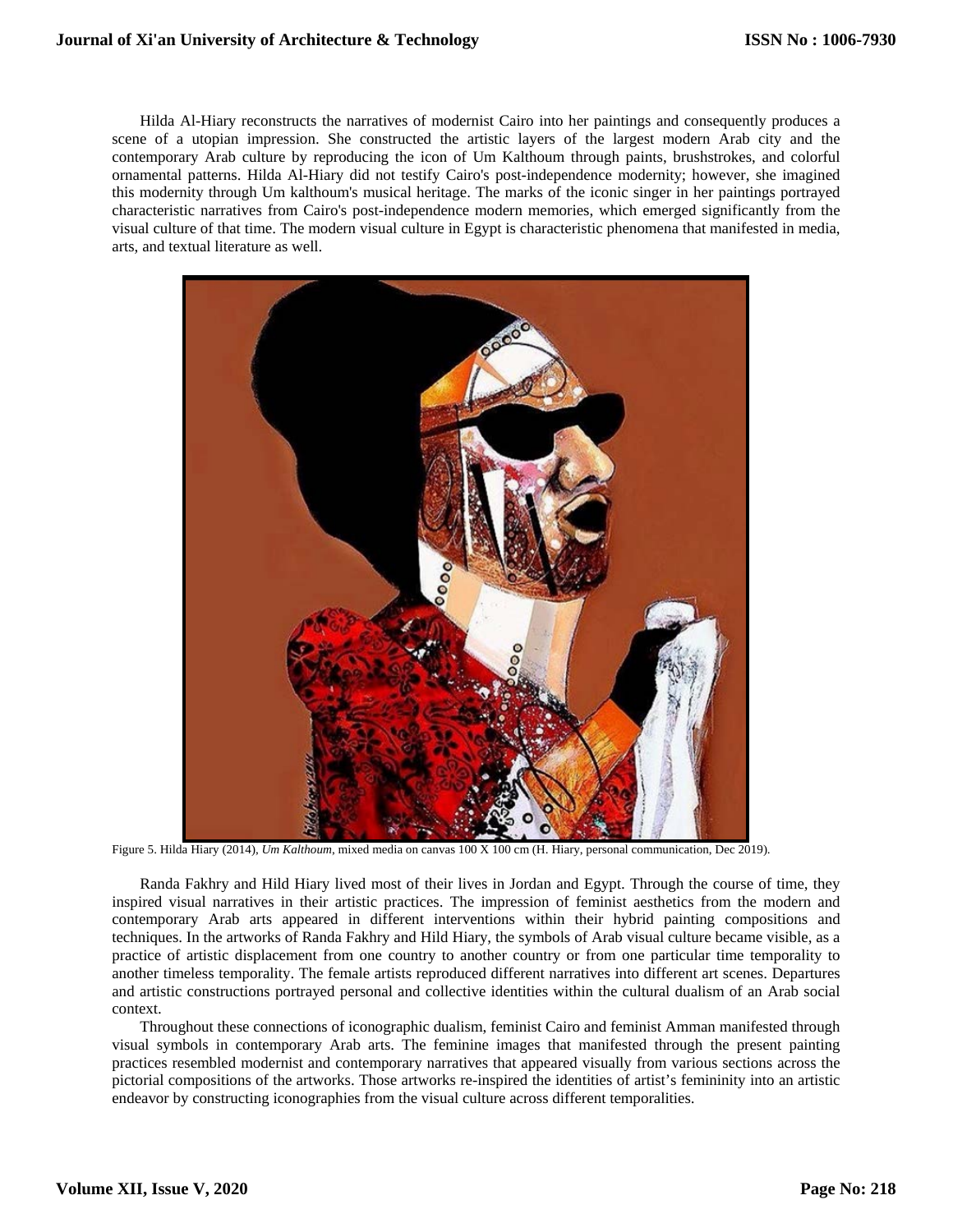The significant subjectivity of those artworks manifests through the process of remaking artistic practices from the temporalities of the past. The artworks emerged in contemporary times; they developed from the viewpoints of the artists who portrayed the feminine side of the Arab modernity in their artistic practices. All the features, obscurations, flashes of lightning, colors, and visual images are fully performed with practical creativity. Furthermore, these creative practices achieved an evocative exchange with Arab collective memories to explore the authenticity of modern and ancient Arab history. In the context of this iconographic investigation, creative and artistic practices illuminated the visual history with practical inquiries to represent Arab feminist arts. The viewer in this regard interacts with visual arts and joins the flow of critiquing and investigating the creative practices of Arab modernity. This paper concentrated on the method of constructing the Arab modernity's reflections, throughout exploring the art-oriented research in representing Arab feminist iconographies, which existed through the spaces of visual culture (Groat and Wang, 2013).

The utopian themes inspired this artistic research displaying complex connections with Arab feminist visual arts. The artistic reconstructions of particular iconographies from the past/old or the already existing visual cultures did produce a trans-modern dialogue into the artistic practices of Randa Fakhry and Hilda Hiary. Those artists performed feminisms as a focal theme while portraying the aesthetic transformation of Amman and Cairo's visual cultures within their contemporary art practices.

Both artists examined consequential temporalities of narratives within a turbulent cultural reality, which caused significant transmutations in the Arab contemporary arts. Such transmutations reproduced the current impressions of individuality provoking artists to explore unconventional practices. Those unconventional artistic practices explore deeply into the modernist visual cultures while manifesting social dynamics, visual narratives, and the imaginations of historical icons into the utopian artwork. Those interconnected representations of cultural narratives reflected the metamorphosis of the urban space and people's imaginations, signifying their identities in various themes.

#### V. CONCLUSION:

As a conclusion on this research, the feminist contemporary art practices constructed utopian connections between Arab histories and visual iconographies into the visual artworks produced by Randa Fakhry and Hilda Hiary. Their artistic practices constructed symbols, narratives, and iconographies to represent the temporalities of two Arab visual cultures. The artworks transmuted the woman's social accounts and displayed the visual culture in contemporary Arab artistic practices while connecting social realities with visual culture. Those structures were created expressing a sequential evolution of the artistic process, which aimed to assemble social identities and to express a creative narrative break with representations of social constructions.

The artistic practices are significant fields for re-creational research, where this research paper rearticulated its analysis by exploring the narratives of the creative process practiced by contemporary female artists. The significance of this investigation presented the iconographies of the artworks in relation to modernist histories from Arab visual cultures. In this context, the artists adopted concurrent contexts and constructed narrative connections to transfer them into their contemporary art practices. They visualized feminist symbolism from the modernist era into up-to-date artworks while portraying the foregoing narratives into contemporary artistic practices.

The present investigation depicted narratives through the practice-led art research within interconnected layers in representing Arab Feminist iconographies, created into the process of art making. This research explored the layer of time as the present artistic practices investigate the historical interpretations, by connecting the modernist visual culture with the contemporary social realities of today. Furthermore, this research explored through the artistic practices the layers of creativity led by the female artists, which rendered the visual cultural elements into contemporary urban metamorphosis in their arts.

On the scales of global knowledge, this approach contributes to the literature of Fine Art Studies and advances the multicultural understanding of the Arab Feminist visual Arts. Therefore, this paper captures the artistic practices made by Middle Eastern and Arab artists through visual investigation, by analyzing the forms and its meanings, to study the story of the women's image in the artwork. Looking for the suggestions of time and place through its cultural interactions. Furthermore, the methodology investigates the exchanged influences between artistic practices to rationalize social and cultural impacts. This analogy between literature and visual arts develop according to the cultural context. The progress of contemporary art in the Middle East and Arab countries resulted after social, political, and cultural interactions. And the use of cultural visual motives enriches the artistic experience, thus the image impact in the 21st century changed the prejudicial conceptions by which people used to judge other cultures.